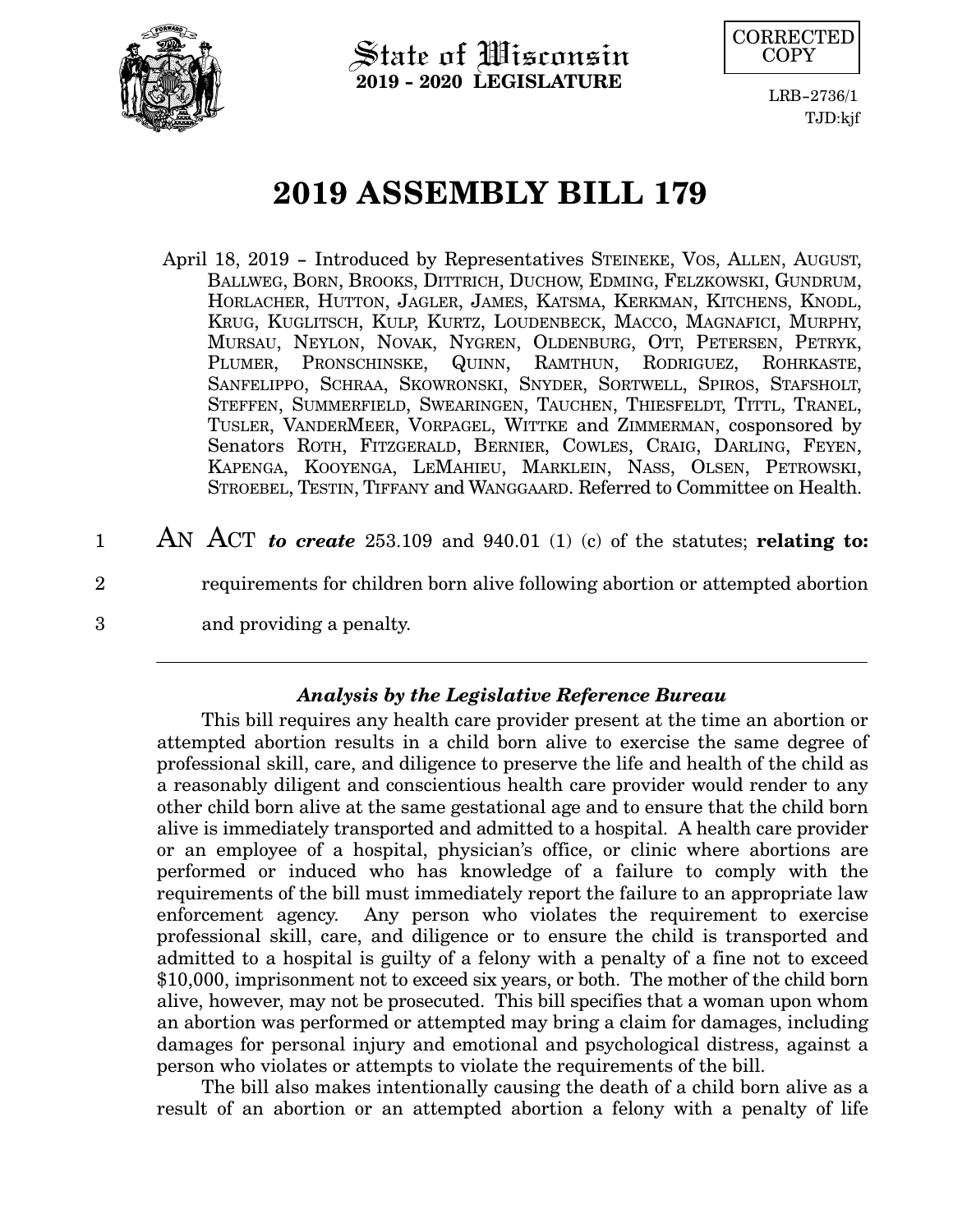### **ASSEMBLY BILL 179**

imprisonment, which is the same penalty as first-degree intentional homicide. The mother of the child born alive may not be prosecuted under this provision in the bill.

Under current law, an individual who undergoes a live birth is considered born alive. "Live birth" is defined as the complete expulsion or extraction from his or her mother, of a human being, at any stage of development, who, after the expulsion or extraction, breathes or has a beating heart, pulsation of the umbilical cord, or definite movement of voluntary muscles, regardless of whether the umbilical cord has been cut and whether the expulsion or extraction occurs as a result of natural or induced labor, a cesarean section, or an abortion. Under current law, whoever is born alive as a result of an abortion is considered to have the same legal status and legal rights as a human being at any point after the human being undergoes a live birth as the result of natural or induced labor or a cesarean section.

Because this bill creates a new crime or revises a penalty for an existing crime, the Joint Review Committee on Criminal Penalties may be requested to prepare a report.

### *The people of the state of Wisconsin, represented in senate and assembly, do enact as follows:*

**SECTION 1.** 253.109 of the statutes is created to read: 1

#### **253.109 Requirements relating to a child born alive after abortion. (1)** 2

DEFINITIONS. In this section: 3

6

7

- (a) "Abortion" has the meaning given in s.  $253.10(2)(a)$ . 4
- (b) "Born alive" means undergoes a live birth, as defined in s. 990.01 (19j). 5
	- (c) "Health care provider" has the meaning given in s. 146.81 (1).
	- **(2)** REQUIREMENTS OF HEALTH CARE PROVIDERS. Any health care provider present
- at the time an abortion or attempted abortion results in a child born alive shall do all of the following: 8 9
- (a) Exercise the same degree of professional skill, care, and diligence to preserve the life and health of the child as a reasonably diligent and conscientious health care provider would render to any other child born alive at the same gestational age. 10 11 12 13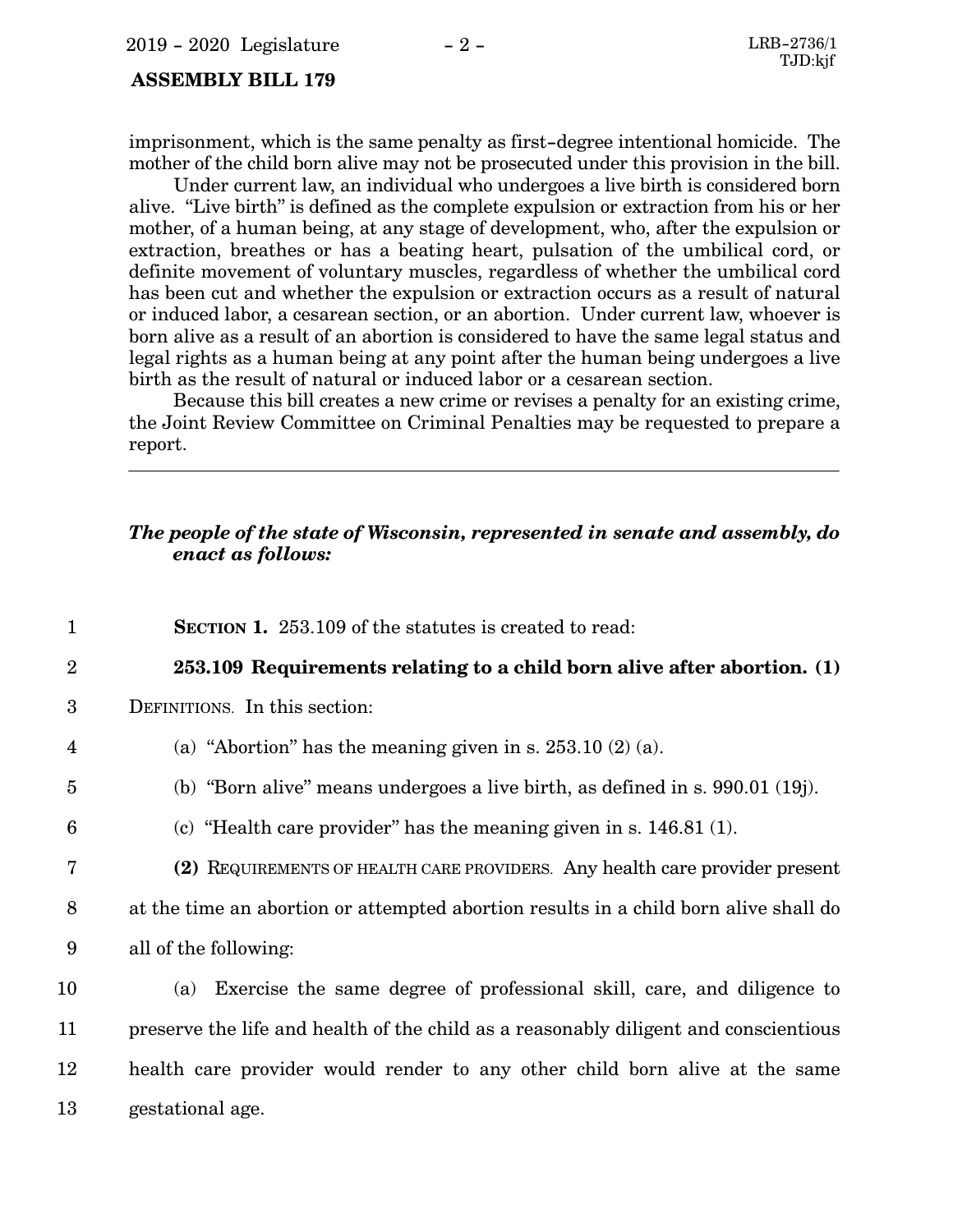## **SECTION** 1

(b) Observing the exercise of skill, care, and diligence required under par. (a), ensure that the child born alive is immediately transported and admitted to a hospital. 1 2 3

**(3)** REPORTING OF VIOLATIONS. A health care provider or an employee of a hospital, physician's office, or clinic where abortions are performed or induced who has knowledge of a failure to comply with a requirement under sub. (2) shall immediately report the failure to an appropriate law enforcement agency. 4 5 6 7

**(4)** CRIMINAL PENALTY; NO PENALTY FOR MOTHER. (a) Any person who violates sub. (2) is guilty of a Class H felony. 8 9

(b) The mother of a child born alive under circumstances described in sub. (2) may not be prosecuted for a violation of this section, an attempt to violate this section, or a conspiracy to violate this section. 10 11 12

**(5)** CIVIL REMEDIES; INJUNCTIONS. (a) A woman upon whom an abortion was performed, induced, or attempted may bring a claim for damages, including damages for personal injury and emotional and psychological distress, against a person who violates or attempts to violate sub. (2). A woman who brings a claim under this paragraph may be awarded objectively verifiable monetary damages for all injuries and damages equal to 3 times the cost of the abortion or attempted abortion. 13 14 15 16 17 18

(b) A woman who has been awarded damages under par. (a) shall, in addition to any damages awarded under par. (a), be entitled to punitive damages for a violation that satisfies a standard under s. 895.043 (3). 19 20 21

(c) 1. Notwithstanding s. 814.04 (1), a woman who recovers damages under par. (a) or (b) may also recover reasonable attorney fees incurred in connection with the action. 22 23 24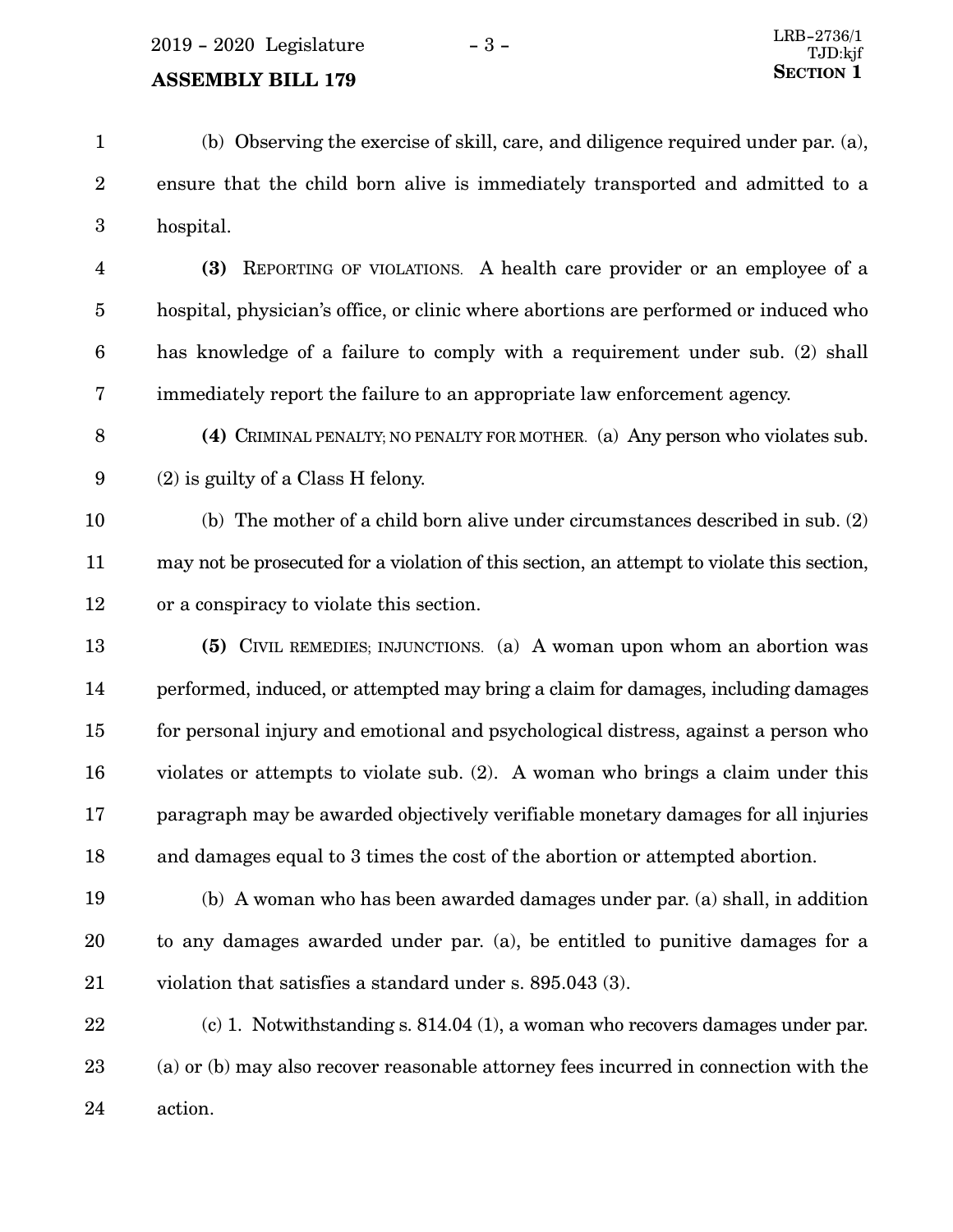2019 - 2020 Legislature - 4 - LRB-2736/1

## **ASSEMBLY BILL 179 SECTION 1**

2. If a defendant prevails in an action under par. (a) and the court finds the action was frivolous or brought in bad faith, notwithstanding s. 814.04 (1), the defendant may recover reasonable attorney fees incurred in connection with defending the action. (d) A contract is not a defense to an action under this subsection. (e) Nothing in this subsection limits the common law rights of a person that are not in conflict with sub. (2). 1 2 3 4 5 6 7

(f) A prosecuting attorney with appropriate jurisdiction or the department of justice may bring an action for injunctive relief against a person who has intentionally or recklessly violated this section. 8 9 10

**(6)** ENFORCEMENT AUTHORITY. The department of justice or the district attorney may investigate any allegation of or institute, manage, control, and direct, in the proper county, any prosecution for a violation of this section. For this purpose, the department of justice shall have and exercise all powers conferred upon district attorneys in such cases. 11 12 13 14 15

**(7)** CONFIDENTIALITY IN COURT PROCEEDINGS. (a) In every proceeding brought under this section, the court, upon motion or sua sponte, shall rule whether the identity of any woman upon whom an abortion was performed or induced or attempted to be performed or induced shall be kept confidential unless the woman waives confidentiality. If the court determines that a woman's identity should be kept confidential, the court shall issue orders to the parties, witnesses, and counsel and shall direct the sealing of the record and exclusion of individuals from courtrooms or hearing rooms to the extent necessary to safeguard the woman's identity from public disclosure. If the court issues an order to keep a woman's identity confidential, the court shall provide written findings explaining why the 16 17 18 19 20 21 22 23 24 25